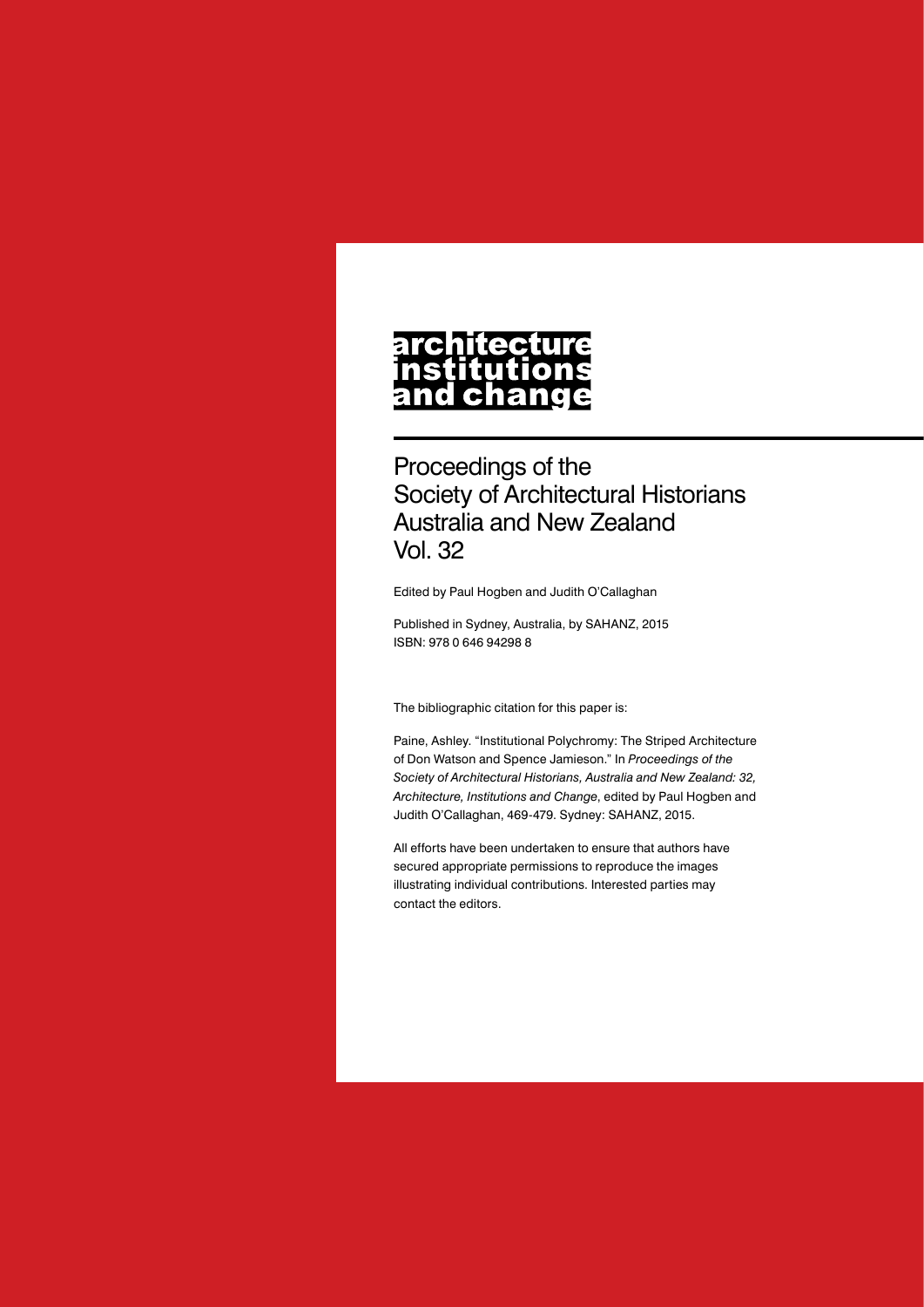# **Institutional Polychromy:** The Striped Architecture of Don Watson and Spence Jamieson

*For nearly three decades, Brisbane-based architects Donald Watson and William Spence Jamieson have employed striped polychrome masonry in their respective architectural practices. Indeed, the two ostensibly have much in common: both are of the same age; studied at the University of Queensland; and for many years they worked side-by-side – although never together – on a similar array of institutional buildings for the Queensland State Government. Some of their work even looks similar, due in no small part to the common use of horizontal stripes. However, through a closer examination of Watson and Jamieson's banded masonry, and through discussions with the architects themselves, quite different attitudes towards colour and surface are revealed. While Watson's stripes tend to engage with matters intrinsic to construction, annotating the building's surface with bands that mark its material and organisational discipline, Jamieson's seem to embrace extrinsic meaning, including historical and cultural references, and often appear to have an independent logic all of their own. What is also curious about their work is that it seems to repeat opposing nineteenth-century positions on polychromy, mirroring the debate between proponents of the High Victorian Movement. More precisely, Jamieson's stripes seem to reprise aspects of William Butterfield's work, and the influential arguments of John Ruskin, whilst Watson's banding appears to follow the ideas of G. E. Street, who advocated for a "constructional" school of polychromy in contradistinction to Ruskin's "incrusted" approach.*

*The purpose of this paper is twofold. First, it will document the use of striped polychrome masonry in the institutional architecture of Watson and Jamieson. Second, it will attempt to establish a critical understanding of their adoption of such distinct concepts of colour, more than a century and a half after they were first debated on the other side of the world.*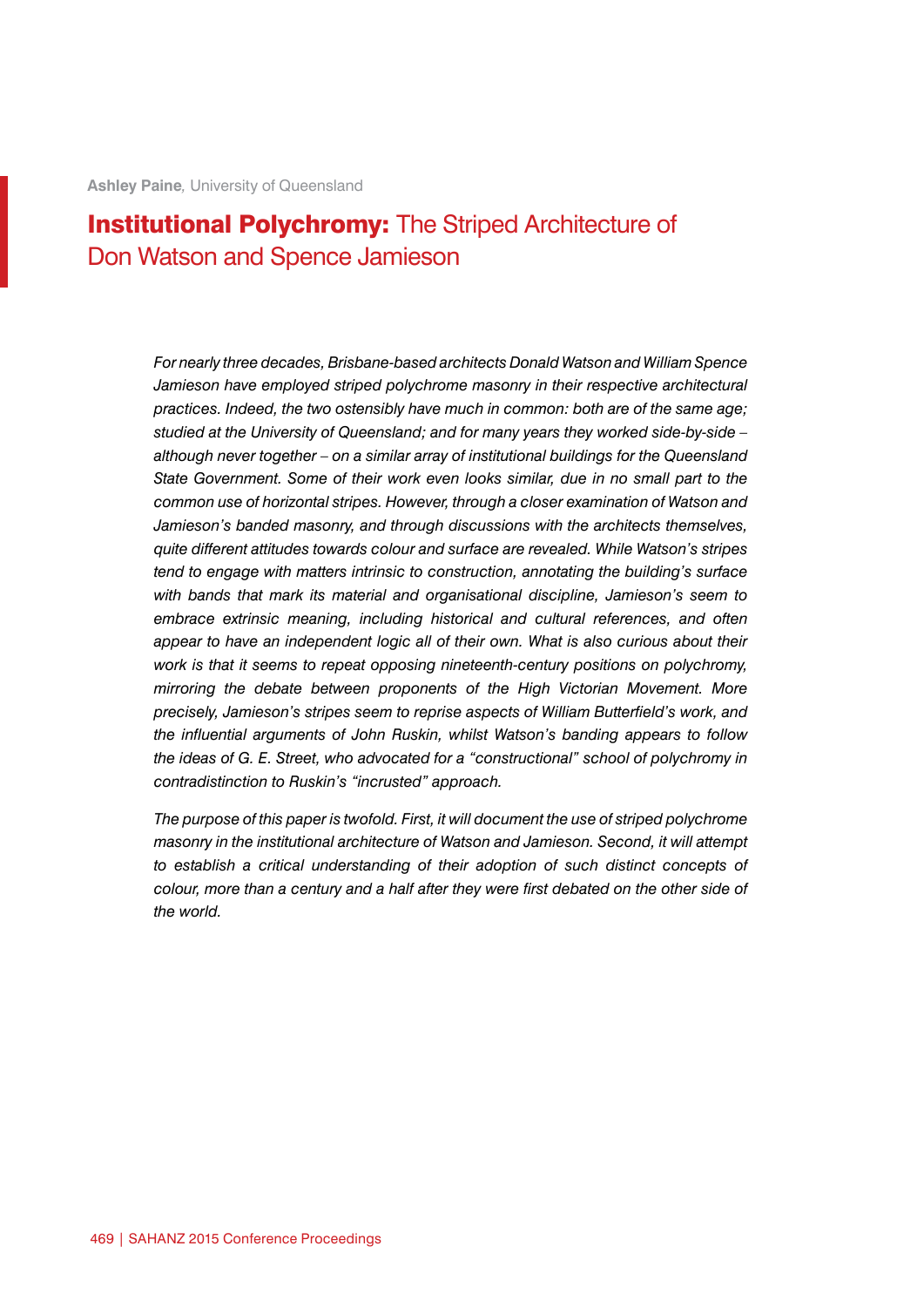

The institutional architecture of Brisbane and its surrounding regions is frequently dismissed as a dull and colourless affair. Government and cultural buildings of the central business district and Southbank are particularly notable in this regard – the most dominant ones are large, blocky constructions from the 1970s and early 1980s. Most of them are concrete, textured and stained: heavy monochrome masses in brown or beige. The drab characterisation of the institutional architecture of the city and its surrounding regions is, however, not entirely deserved, and this paper is an attempt to begin to redress the presence of colour in Brisbane's architecture. In particular, it looks at a group of less prominent but more colourful works produced over the past three decades by two local architects – Donald Watson and William Spence Jamieson (known simply as Spence Jamieson) – working under the auspices of Queensland's Department of Public Works' Project Services. This was the body responsible for the design and documentation of many of Queensland's institutional projects until funding cuts and reforms by the LNP Government led to its demise between 2012 and 2013.

What is interesting about these architects is that both have made extensive use of horizontally banded polychrome masonry to articulate the surfaces of their buildings – a technique with a long tradition in Western architecture. For Watson and Jamieson, the use of the coloured stripes is particularly salient in their institutional works, and appears characteristically in twotoned brick or concrete block. It is not surprising then, that the work of these two architects can appear quite similar. But Watson and Jamieson have more than just a predilection for stripes in common: both are highly regarded architects; are the same age; and share strikingly similar professional histories. In more detail, both Watson and Jamieson studied at the University of Queensland (UQ) in the 1960s, were employed by some of the same local firms in the early part of their careers (albeit at different times), and both spent the last two decades of their practice working for the Queensland Government on a similar range of projects, including TAFE (Technical and Further Education) colleges and other institutional works.<sup>1</sup>

While Watson and Jamieson were not the only ones at Project Services designing banded masonry structures, theirs are certainly the most conspicuously and consistently striped. Watson says that this was largely coincidental, as design project teams worked independently of one another, and there was never any internal design discussion. Jamieson confirmed this, and simply suggests: "Perhaps there was, as they say, 'something in the air.""<sup>2</sup> Still, Watson and Jamieson were aware of each other's work. For example, Watson's subtly striped Gateway TAFE project was designed in response to Jamieson's more decoratively banded design for Southbank TAFE.<sup>3</sup> And, while Jamieson says it was not a conscious influence on his own TAFE project, he was aware of Watson's much earlier striped Southpoint office building located nearby.4

These projects are discussed later in more detail, but what is significant is that Jamieson and Watson describe their use of stripes in very different ways. A detailed analysis of their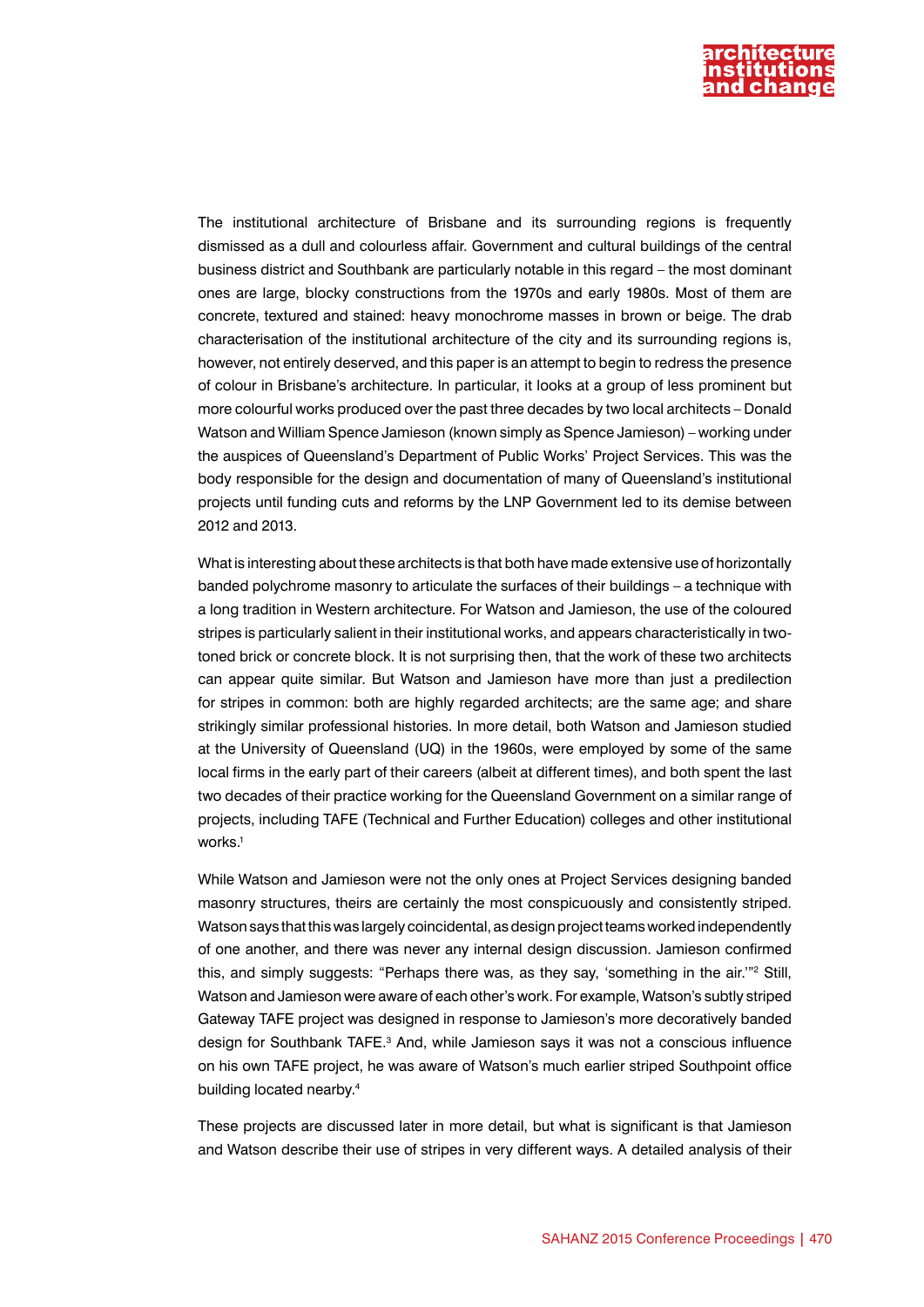built projects seems to support these differing claims, revealing distinct approaches to colour, and seemingly opposing conceptions of the building surface. In Watson's work, the stripes, and their expression of horizontality, tends to annotate the building surface with the constructional logic and intrinsic organisational discipline of the building while, in Jamieson's designs, the bands of colour often exhibit greater independence from the constructional determinants of the building, and have an arguably more ambiguous relationship to its organisation. But what is also interesting is that these two different approaches appear to repeat the polarising positions held by nineteenth-century proponents of the High Victorian Movement on the use of colour (including striped colour) and its relation to structure.

A detailed examination of these concepts is beyond the scope of this paper, but in short, it was G. E. Street who categorised these two groups, dividing the work of his contemporaries into so-called "structural" and "incrusting" schools of polychromy.5 The former, which Street himself advocated, used colour as an integral part of the building fabric, and to explain, or make more explicit, the structural logic and internal organisation of a building. The "incrusting" school, by contrast, often applied colour with greater independence from the building structure. This idea was used to describe an approach characterised by the writings of John Ruskin, and manifest in built works by the likes of William Butterfield. About these two schools, Street wrote that: "It might almost be said that one mode [the incrusting mode] was devised with a view to the concealment, and the other [the structural school] with a view to the explanation, of the real mode of construction."6 Despite both Watson and Jamieson demonstrating a keen interest in the history of architecture, neither acknowledges any direct influence of these ideas on their work.

This paper therefore has dual functions. First, it documents the striped institutional architecture of these important Brisbane architects. Second, it attempts to locate their stripes within a broader architectural history, and to understand this body of work through its use of polychrome masonry. In particular, it explores nineteenth-century architectural debates on colour to establish key conceptual differences. Drawing heavily upon original interviews conducted with the architects, the paper also provides a timely re-appraisal of the architecture of Watson and Jamieson. Their work has been subject of almost no research to date,<sup>7</sup> and some of their most significant designs have been demolished or substantially altered in recent years. It is therefore important to begin redressing these largely overlooked projects, starting with Watson below.

### **The striped architecture of Don Watson**

Graduating from UQ in 1969, one of Watson's earliest jobs was in the renowned office of James Birrell & Partners (1967-9), where he worked while completing the final years of his studies. After graduation he went on to work for a number of other important Brisbanebased firms, including Hayes & Scott (in 1970) and Geoffrey Pie (1972-4). It was in the offices of the latter that Watson first experimented with banded colour. His first striped project was in 1972 for an office refurbishment over two floors of 333 Queen Street, Brisbane, where Watson designed painted bands of red and yellow to enliven the plasterboard fitout. In the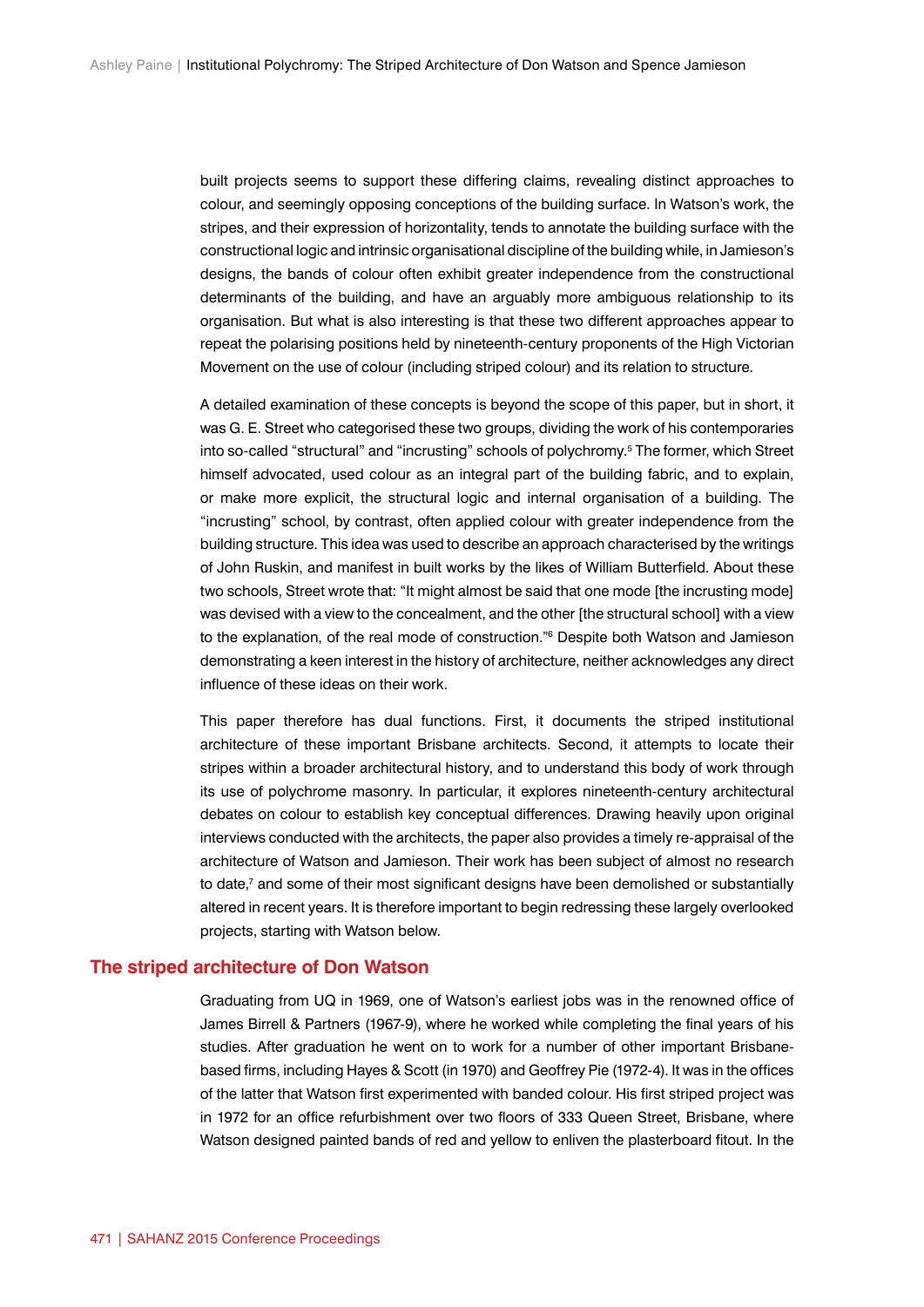

second half of the 1970s, Watson continued his experiments in banded colour through private commissions, including the interior supergraphics for Brisbane Airport's Temporary International Terminal in 1975, composed of stylised striped clouds in various shades of blue.

In 1979, Watson took on a teaching appointment at UQ, which he continued in a parttime capacity between 1981 and 1989. Watson's teaching pattern allowed him to spend considerable blocks of time dedicated to private commissions and research. His research activities included collecting and exhibiting architectural drawings at the university, as well as biographical investigation into the architects of Queensland with Judith McKay.8Although he did not register as an architect until 1990, his private works from this time include the Southpoint building at Southbank, Brisbane (undertaken within the office of Frank Spork & Associates, 1981-2) (Figure 1), and the Campbell residence in Graceville, Brisbane, 1984- 6.9 These are both key projects in Watson's career, but for this research, are also formative examples of his use of banded polychrome masonry.



**Fig. 1** Southpoint Office Building, Brisbane, 1981-82, Donald Watson (undertaken within the office of Frank Spork & Associates). Image: Google Maps, c. 2010.

While not an institutional project, the recently demolished Southpoint building is particularly interesting for its demonstration of some of the recurrent themes of Watson's later work. Here, single height courses of orange brick strike regular datums across the dominant dark brown brick surface at intervals of three and ten courses alternately, providing a regular order to the building is it steps down to account for the fall across the corner site. The arrangement is carefully controlled: the orange bands begin as the heads of windows and doors, continue across the façade to mark the levels of the window sills and planter boxes as the building steps one half storey, and finally return to the alignment of the window heads as the building completes the change of one full floor level. While Watson is clear that the strict organisation of the building came first, the stripes consciously highlight the geometric and material rigour of the design.10 Here, the building form and envelope reinforce the regular organisation of each other, akin to Street's concept of the "structural" school of polychromy. But despite the conceptual and visual similarities to the work of some High Gothic revivalists (there was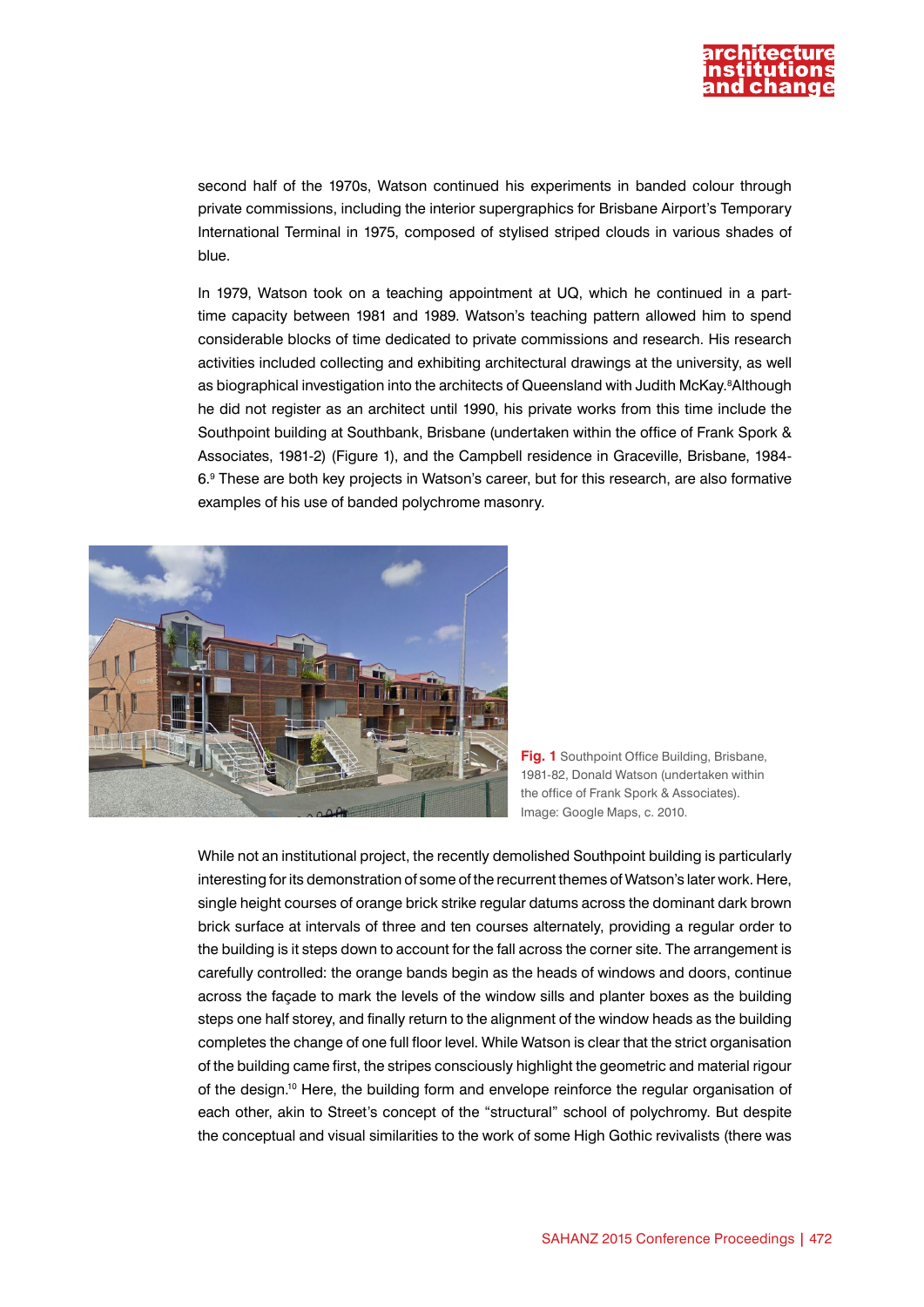even a diaper pattern on the end wall, scaled to suit the window openings) Watson says he was unaware of their work at the time, and considers his brick patterning as simply a kind of "disciplining" of the building, derived from its own material and constructional logic.

Regarding his influences, Watson says that his university education skipped the history of Victorian architecture which was seen as a terrible mistake, noting that "polychrome brickwork was the worst of it."11 And while he says that he recalls seeing, and liking, Butterfield's stripy Keble College in 1971, he actually cites the use of patterned brickwork by Venturi as a more likely influence.12 Curiously, neither Butterfield nor Venturi's work exhibits the strict discipline Watson instils in his own design.<sup>13</sup>

After missing out on a tenured position at UQ, Watson left academia and began working for the State Government in 1989, where he remained until 2012.<sup>14</sup> It was during this period that Watson completed a number of award-winning institutional works, of which many incorporate banded masonry, including: the Technology Buildings at the Southern Queensland Institute of TAFE (SQIT)<sup>15</sup> in Toowoomba (1992-5), incorporating two systems of stripes in brick and block; Gateway TAFE, Brisbane (1992-5); the more eccentrically patterned Student Centre, Southbank Institute of TAFE in Morningside, Brisbane (1996-7); the Redcliffe City Library and Gallery (1998-9); and the more recent Block B (2002-6) and Automotive Building (2008) at SQIT, Toowoomba. The suite of banded campus buildings in Toowoomba, and in particular the Block B project, are discussed in more detail below. First, however, an overview of Jamieson's use of coloured masonry will also be established.

#### **The striped architecture of Spence Jamieson**

Jamieson graduated from UQ one year earlier than Watson in 1968 and, like Watson, was employed in practice during his final years of study. As a student in 1966, he spent a short but important time in the office of Hayes & Scott. In fact, Jamieson cites the influence of Campbell Scott on his own understanding of masonry construction, noting the way in which his mentor would carefully measure the chosen bricks in the office to precisely set out the dimensions of the project.16 It should also be noted that in 1967, the year following his time working with Scott, Jamieson won a travel grant from the Clay Product Manufacturers' Association of Queensland, and produced a report titled "Brick: An Idea" exploring the system of brick construction and its conceptual, philosophical and symbolic significance.<sup>17</sup>

Jamieson was later employed by a number of other notable practices – including: John Andrews International (19745); Robin Gibson (1976); Goodsir Baker & Wilde (19778); and James MacCormick & Associates (197980) – but it wasn't until he began work for the Commonwealth Government between 1981 and 1989 that he undertook some of his first banded masonry projects.<sup>18</sup> These include an Army Housing project at Canungra in 1984, and the Arms and Services Building at Enoggera in 1985. In the former project, Jamieson consciously used the blockwork stripes to tie the cluster of small houses together on a sloping site. He says he was also aware of a correspondence between the bands and the striped decorations of military uniforms to signify importance and identity.19 Similar associations were also present in the later Arms and Services building, but Jamieson also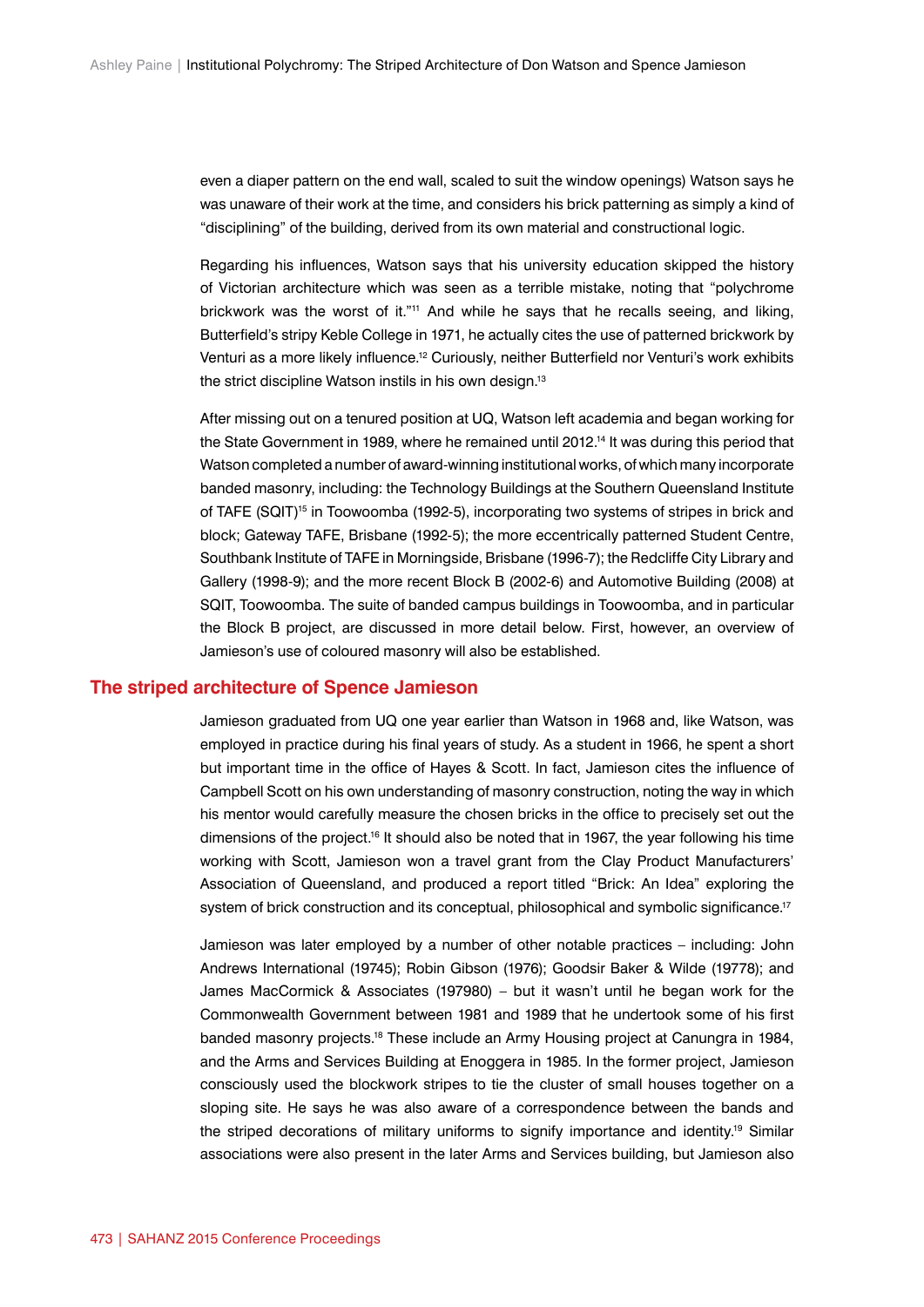

describes his use of stripes here as "a screen that could collect the vagaries of the briefed accommodation into one identifiable building."20 Regarding these projects, therefore, two brief observations might be made. First, and unlike Watson, Jamieson engages openly with external references in his early projects. Second, he consciously used stripes to achieve visual continuity on these projects, and has thereby placed the stripes in opposition to the building form and its inherent fragmentation. This is in contrast to Watson's attempts to make legible the organisation of the Southpoint project, and implies an independence of Jamieson's striped building skin from its structure, recalling aspects of Ruskin's ideas concerning colour, ornament and the "wall veil".21

This approach to stripes remains consistent in Jamieson's two decades of practice with the State Government between 1990 until 2009. This is demonstrated in his design for the aforementioned Block E building at Southbank TAFE22 from 1996, and its associated landscape works. Here, Jamieson used brick in two colours for the extensive diapering on the building, and for the very stripy landscape walls. These patterns are also extended into the paving. Again, both optical and semantic ideas seem to be present: the latter walls, which terrace the TAFE site in small parts, would seem to have some connection to Ruskin's association of horizontally banded masonry with geological strata, but Jamieson has emphasised that their function was to give a consistent identity to the TAFE campus and to mark its extents.23 More so than in his earlier works, here there seems to be a greater emphasis on the pattern itself, which is largely independent of other parts of the design – many of the stripes on the landscape walls are arranged irregularly, or perhaps cadenced to an internal organisational order. The diapers seen on infill spandrel panels of the building also bear no resemblance to the building organisation, and instead, are intended as a development of the banded pattern used elsewhere.24 They also recall the patterned brickwork of Butterfield and some other of his nineteenth-century contemporaries.

While Jamieson does not acknowledge any direct references to this work (although he recognises some of the earlier uses of brick on this site as important), he says that he was always aware of historical precedents for banded masonry. But rather than identifying any particular source – the stripes of medieval Italian churches, of High Victorian Gothic, or the more recent work of Mario Botta, for example – Jamieson points to a confluence of influences, saying that:

One is never unaware of history. ... All of these sources and others are known. Just how one deals with this knowledge is never clear. ... I think my interest in photography, graphics, puzzles, mathematics (tiled surfaces), science and the like has more to do with my interest in patterns and perceptions, but one would never deny being inspired, even amazed, by history. There is a general interest in twinness [sic] too, that makes one intrigued with combinations and visual readings.<sup>25</sup>

He later adds: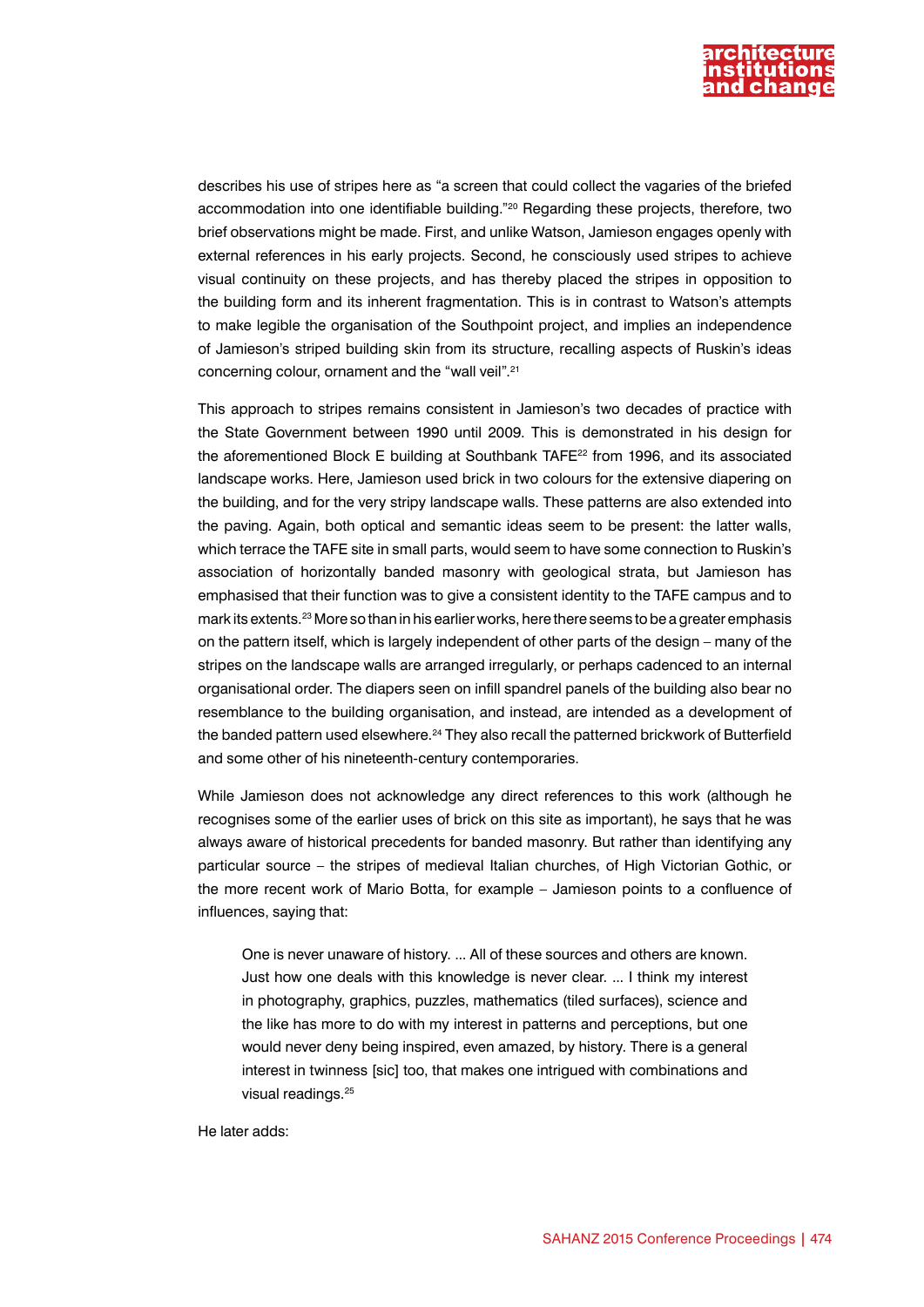One should never forget that our natural world is full of astonishing variations and combinations too.26

While Jamieson's work on the Southbank TAFE site has been largely rendered over or demolished by recent renovations, other striped works still remain. Notable examples include the Bremer Institute of TAFE, Inala Campus (2003), a refurbishment of the Government Office Building at 63 George St (2008), and various banded block landscape walls that form part of the design for the Kangaroo Point Park (2009). But it is another project that is of most interest to this paper: the remarkably stripy Roma Street Fire and Ambulance Station in Brisbane's CBD from 2007. Its unrelenting deployment of stripes from top to bottom and are discussed in more detail below.

# **Comparing stripes**

Looking closely at the detail of their works, further differences between Watson and Jamieson's ideas about colour, surface and stripes can be found. In what follows, the paper pays close attention to a recent project by each architect: Watson's Block B at SQIT in Toowoomba (Figure 2), and Jamieson's Roma Street Fire and Ambulance Station in Brisbane (Figure 3). These are both large contemporaneous projects with complex, multifaceted briefs that have tested the utility of coloured stripes by each architect.<sup>27</sup>



**Fig. 2** Street view (I) and (r) detail of Block B, SQIT, Toowoomba, 2002-6, Project Services (Design Architect: Donald Watson). Photographs by Ashley Paine, 2015.

First, regarding the relationship of these projects to their sites, Watson's Block B follows a pattern established by his earlier Technology Buildings on the same campus using both brick and block. Here, Watson had used a consistent roof datum and a regular brick rod precisely 600mm high, made up of six courses in red and one in white. Dimensionally this is paired with the use of blockwork elsewhere in the project in two grey tones wherein each band of three block courses creates a matching 600mm high stripe. According to the architect, it was a means of disciplining the project, and "keeping the whole thing under control" as it stretched some two hundred metres across the sloping site.<sup>28</sup> Having already established this striped series of datums, the new Block B continues them in reverse proportions. Here, a grey concrete brick is used for six courses, punctuated by a single row of red bricks. The predominant concrete brick forms a chromatic pairing with the adjoining off-form concrete building with dark red brick infills, while the red bands articulate the surface with the same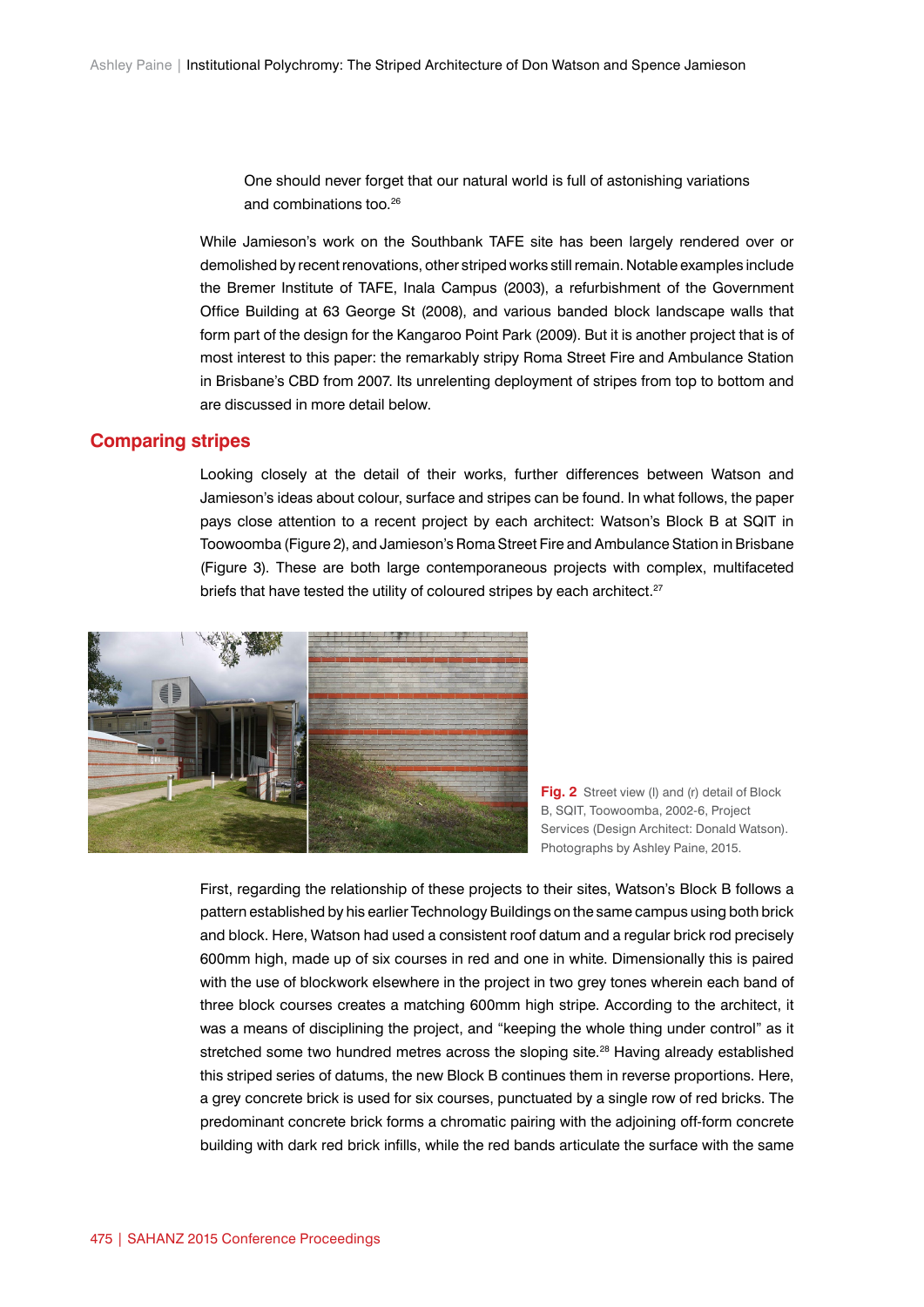

600mm annotations of the Technology Buildings, linking it to Watson's previous design, and providing an ever more extensive visual gauge of the campus's undulating topography. Connections can also be drawn to ideas first put into use in the Southpoint building, which was similarly stepped along its length and measured with its stripes.



**Fig. 3** Street view (I) and (r) detail of Roma Street Fire and Ambulance Station, Brisbane, 2007, Project Services (Design Architect: Spence Jamieson). Photographs by Ashley Paine, 2014.

In contrast to the indexical intentions and intrinsic constructional interests of Watson's banded polychromy, Jamieson's stripes on the Roma St Fire and Ambulance Station were conceived to give the project a strong visual presence on the prominent corner site: to mark it as distinct, rather than to forge immediate contextual connections.29 In fact, Jamieson says it was initially intended to be built in concrete block, but brick was chosen because it was able to give some order to the haphazard pattern of fenestration. $30$  (Except for a few ventilation grilles, most doors and windows align with the stripe datums – as they do in Watson's work – but their distribution across the façade appears almost random.) While the choice of material was pragmatic and somewhat incidental, its banding realises other architectural potentials: the proportions of the red and cream colours, laid in stripes of three or eleven courses, are reversed on the two ends of the building, giving an independent expression to the fire and ambulance occupants with a predominance of red or cream respectively. This is a playful example of Jamieson's interest in patterns and dualities, but also consciously references the use of "blood and bandages" brickwork, and the traditional red brick of fire stations. Again Jamieson introduces external influences whereas Watson purports to reject them.

Regarding the relationship of stripes to building programme, Jamieson's design clearly provides a graphic clue to its twin-functions. At a more detailed level, however, the brick banded wall was conceived in Jamieson's words as a "screen"31: it applies a new, extrinsic order to its inherently disordered arrangement of window and door openings. In fact, the bands tell us nothing about the floor levels or other aspects of the interior organisation. Instead, the pattern unifies the surface into a single skin – albeit with two different ends – independent of, and actively interfering with, the legibility of spaces and floor levels within. This is a very different use of coloured stripes than what we see in Watson's work. At Southpoint, for example, the irregular spaced bands help to reinforce the distinction between each level. At Toowoomba, however, the use of banded brick over several storeys of Block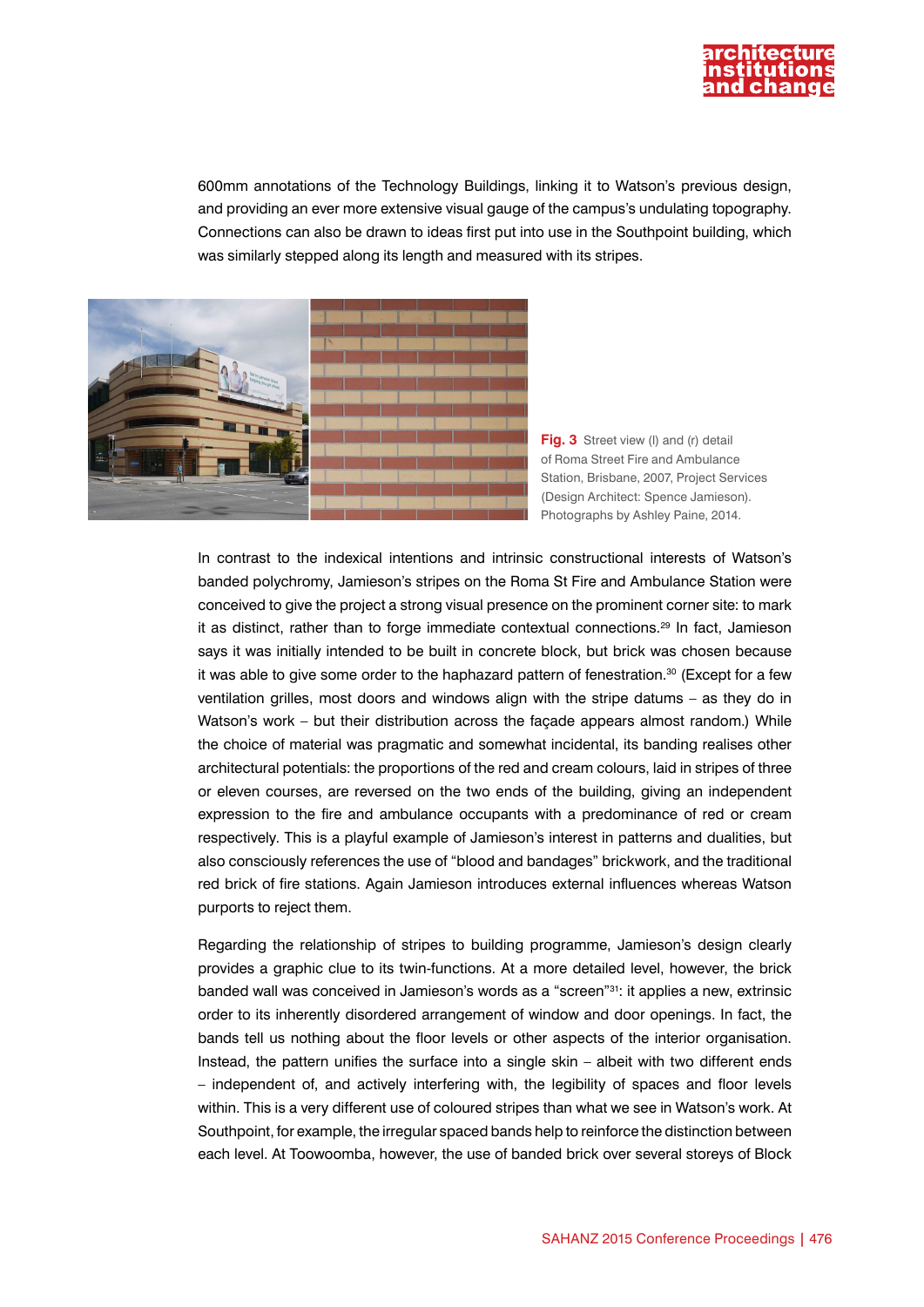B is a more complex issue. Here the stripes create tall panels of wall that are unified, but Watson's fenestration is much more dominant and, for the most part, allows the organisation of the building to remain visible. Once again it might be concluded that Jamieson's stripes strive towards a complexity in meaning and visual obfuscation, whereas Watson's aim for clarity and organisational legibility.



**Fig. 4** Detail, Block B, SQIT, Toowoomba, 2002-6, Project Services (Design Architect: Donald Watson). Photograph by Ashley Paine, 2015.

However, the most revealing detail on each building occurs where the stripes meet the roof. For much of Watson's building, the banded brickwork is kept well below the overhanging roof, allowing it to be stepped up or down as required in full courses – the terracing of the wall only heightening its marking of the site datums (See Figure 2). The only exception to this is on the south, where a portion of wall forms a steep gable end to a pitched roof. Here, the stripes are cut off at the roof angle, but they also follow a fold in this wall, and are capped with a red flashing matching their proportion. The cumulative effect appears to be a conscious play with the formal composition of the striped building elevation (Figure 4). On Jamieson's building, by contrast, the street-facing walls are parapeted and in large part hide the roof – surface mounted window hoods have mostly eliminated the need for overhangs. Still, a number of vantage points reveal the fall of the roof. This is most noticeable on the



**Fig. 5** Detail, Roma Street Fire and Ambulance Station, Brisbane, 2007, Project Services (Design Architect: Spence Jamieson). Photograph by Ashley Paine, 2014.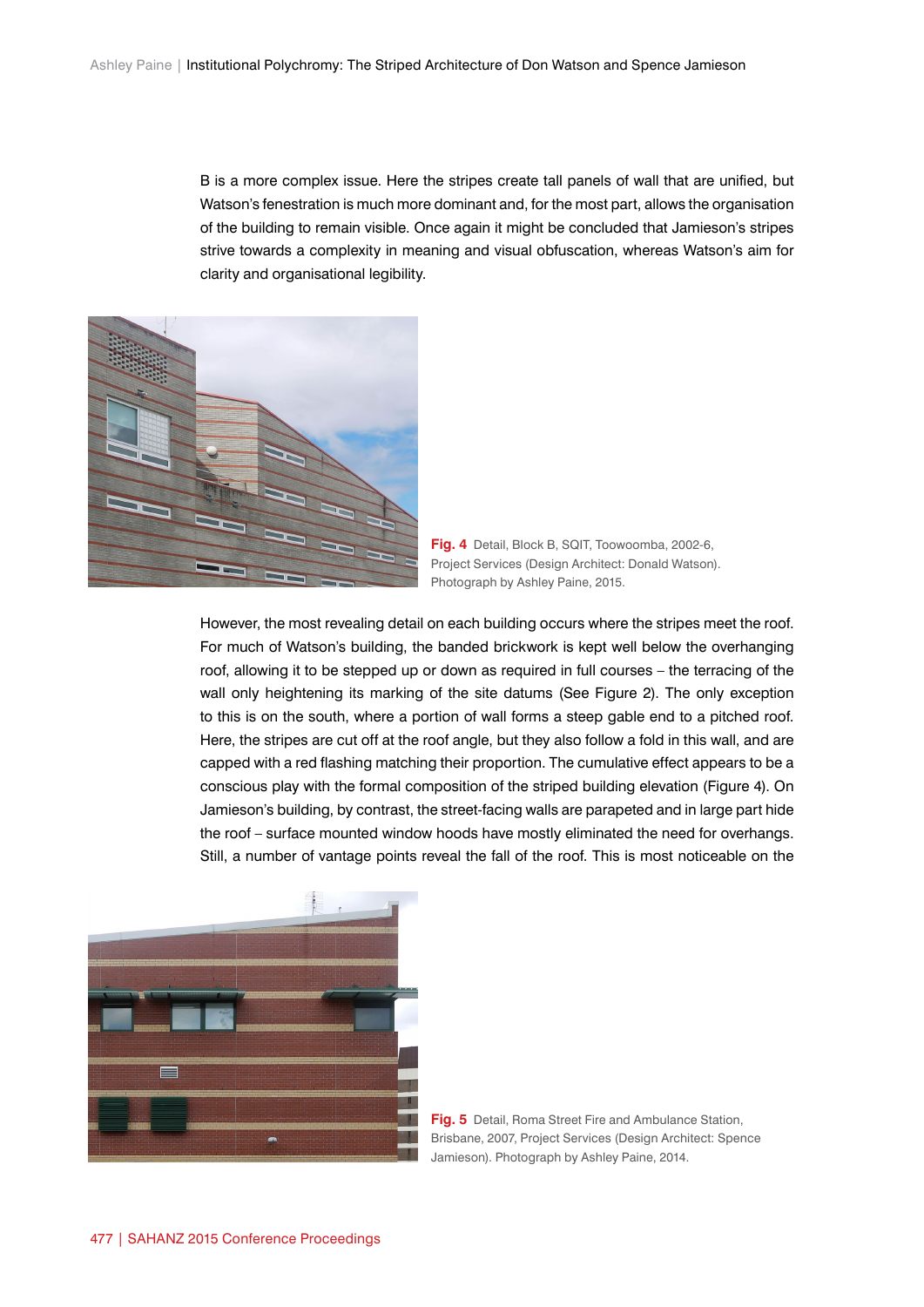

western elevation where the bricks have been cut to follow its shallow fall, and capped with a broad white flashing that seems indifferent to the striped pattern (Figure 5).

The effect of this expressed fall is to make the striped brick skin appear more superficial – like a wallpaper pattern that has been cut to suit the extents of the building. The approach is reminiscent of Butterfield's discordant junctions of striped pattern on his famed All Saints' Margaret Street, London (1849-59), but also Venturi and Scott Brown's Brant House, Connecticut (1970-4). But the perception of the stripes as *applied* also reinforces Jamieson's conceptual intention to create a screen that orders and obfuscates the undisciplined arrangement of fenestration, and his broader semantic plays with extrinsic historical references.

## **Conclusion**

While the differences in Watson and Jamieson's use of stripes are subtle, this paper has shown that they ultimately reinforce some significant differences in the way in which each architect approaches the articulation of the building surface using colour and pattern. While it would be going too far to suggest that Jamieson's work ignores constructional matters, or that Watson's evades semantics entirely, there remains a clear concentration in Watson's work on the internal pragmatics of material construction, which exists in contradistinction to the deliberate absorption of external references by Jamieson. It might also be said that Watson's architecture is largely without rhetoric, while Jamieson's appears to revel in perceptual ambiguity, and the conceptual complexities of its extrinsic references. It remains an unresolved curiosity however that, despite their close paralleling of opposing Victorian concepts of colour, both architects deny any suggestion that their stripes are directly attributable to any specific historic sources. The similarities are difficult to overlook and it would be tempting to conclude that this repetition of nineteenth-century ideas is anything but intentional. It would also be easy to assume that both architects are masking their sources – subconsciously maybe – to maintain a sense of the originality of architectural design and inspiration. But this doesn't appear to the reason here, or at least, not a very important one.

If we take both architects at their word, and accept that their use of colour is not intentionally historical, and that no conscious connections exist to the concepts of chromatic construction defined by Street, and employed by his contemporaries from both schools of polychromy, then a very different conclusion might be drawn. That is, that both architect's work has (re-)discovered the same problems and potentials of coloured masonry independently. In fact, this is how Jamieson himself views his work in relation to its origins, suggesting that there exists a "certain innate logic and intelligence in design."32 Indeed, the challenges, constraints and constructional logic of masonry building have hardly changed at all in hundreds of years. But this paper suggests something more: that the concepts with which we think about colour in architecture have hardly changed either. They too are incredibly persistent and surprisingly consistent, even over long periods of time. It might even be said that they have established certain techniques and attitudes towards colour – institutions of polychromy – that remain largely unchanged for well over a century.